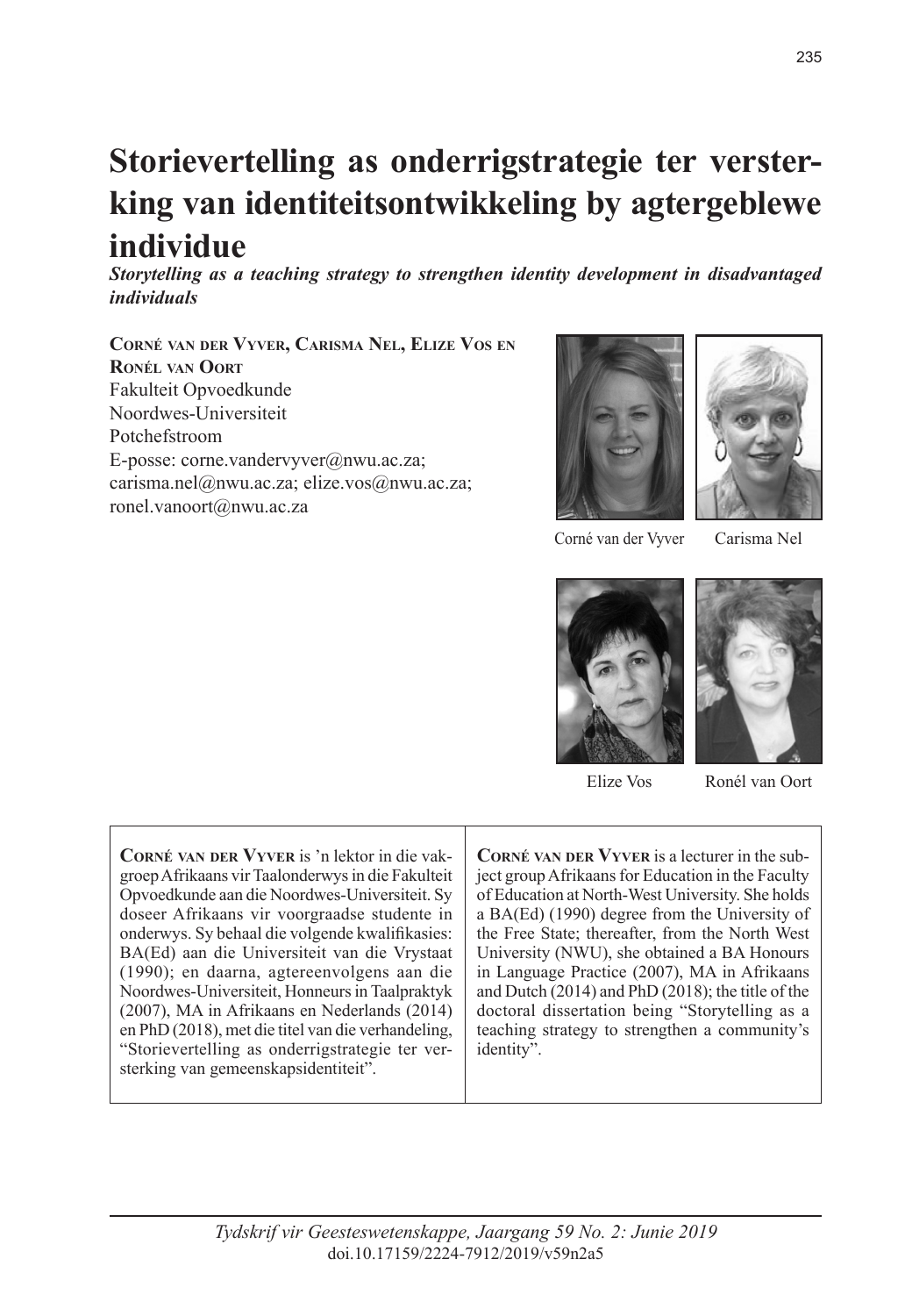| CARISMA NEL is 'n navorsingsprofessor in die<br>Fakulteit Opvoedkunde aan die Noordwes-<br>Universiteit. Sy is 'n opvoedkundige taalkundige<br>wat spesialiseer in leesgeletterdheid van die<br>grondslagfase tot in die hoëronderwyssektor.<br>Haar navorsingsbelange sluit in leesgeletterd-<br>heidsevaluering en -intervensies, fonologiese<br>bewustheid, klanke, vlotheid in taal, woordeskat,<br>leesbegrip, en voor- en in-diens-onderwys-<br>opleiding in leesgeletterdheid, spesifiek klinies-<br>gebaseerde werkgeïntegreerde leer. | <b>CARISMA</b> NEL is a research professor in the<br>Faculty of Education at the North-West University<br>(Potchefstroom Campus). She is an Educational<br>Linguist specialising in reading literacy from the<br>foundation phase through to the higher education<br>sector. Her research interests include reading<br>literacy assessment and interventions, phono-<br>logical awareness, phonics, fluency, vocabulary,<br>reading comprehension, and pre- and in-service<br>teacher training in reading literacy, specifically<br>clinically-based work integrated learning. |
|------------------------------------------------------------------------------------------------------------------------------------------------------------------------------------------------------------------------------------------------------------------------------------------------------------------------------------------------------------------------------------------------------------------------------------------------------------------------------------------------------------------------------------------------|--------------------------------------------------------------------------------------------------------------------------------------------------------------------------------------------------------------------------------------------------------------------------------------------------------------------------------------------------------------------------------------------------------------------------------------------------------------------------------------------------------------------------------------------------------------------------------|
| <b>ELIZE VOS</b> is 'n senior lektor en vakvoorsitter in<br>die Fakulteit Opvoedkunde in die vakgroep<br>Afrikaans vir Taalonderwys aan die Noordwes-<br>Universiteit, Potchefstroomkampus. Haar navor-<br>singsbelangstelling is Afrikaanse jeugliteratuur,<br>die leesmotivering van Afrikaanssprekende ado-<br>lessentelesers, Afrikaans prosa en poësie, asook<br>Afrikaans metodiek vir die Senior- en VOO-fase.                                                                                                                          | <b>ELIZE VOS</b> is a senior lecturer and subject chair in<br>the Faculty of Education in the subject group<br>Afrikaans for Education at the North-West<br>University, Potchefstroom Campus. Her research<br>interests include Afrikaans youth literature, the<br>reading motivation of Afrikaans-speaking ado-<br>lescents, Afrikaans prose and poetry, as well as<br>Afrikaans methodology for the Senior and FET<br>phase.                                                                                                                                                 |
| <b>RONÉL VAN OORT</b> is betrokke by die onderrig<br>van Afrikaans vir Onderwys. Sy fokus op die<br>inklusiewe ontwikkelingsgeskiedenis van Afri-<br>kaans sedert 1652. Sy is die afgelope tien jaar die<br>projekleier van 'n suksesvolle gemeenskapsprojek<br>waartydens Afrikaansmetodiekstudente smiddae<br>gedurende die lentemaande Afrikaans aan<br>landelike leerders in 'n plaasskooltjie onderrig.                                                                                                                                   | RONÉL VAN OORT teaches Afrikaans for<br>Education. She focuses on the inclusive history<br>of Afrikaans since 1652. For the past ten years<br>she has been the project leader of a successful<br>community project in which Afrikaans meth-<br>odology students teach Afrikaans as additional<br>second language to rural learners in a farm school.                                                                                                                                                                                                                           |

# **ABSTRACT**

# *Storytelling as a teaching strategy to strengthen identity development in disadvantaged individuals*

*Inhabitants of a community in the Western Cape, heavily burdened by a negative identity caused by poverty and many of the socio-economic problems associated with poverty, formed the focus of the research. It was necessary for the participants in this study to reflect anew on their own experiences as revealed by their stories about themselves, because they are and become the stories they tell. It was assumed that storytelling would be an enabling tool to assist them in discovering their true identity, since their own stories as told by themselves in a familiar language could bring to the fore more positive aspects of an otherwise depressing existence, thereby strengthening a more positive identity. The research question in the present study can be simply stated as:*

*• What contribution can storytelling as a strategy make to the construction of identity?*

*A qualitative research methodology was followed by using PALAR (Participatory Action Learning and Action Research) as method of enquiry. The life stories of the participants were collected in accordance with this methodology using interviewing, Photovoice activities, journal entries, observations made by the researcher and recordings by means of field notes.*  The collected data were analysed using the software program  $ATLAS.t<sup>TM</sup>$ . The results were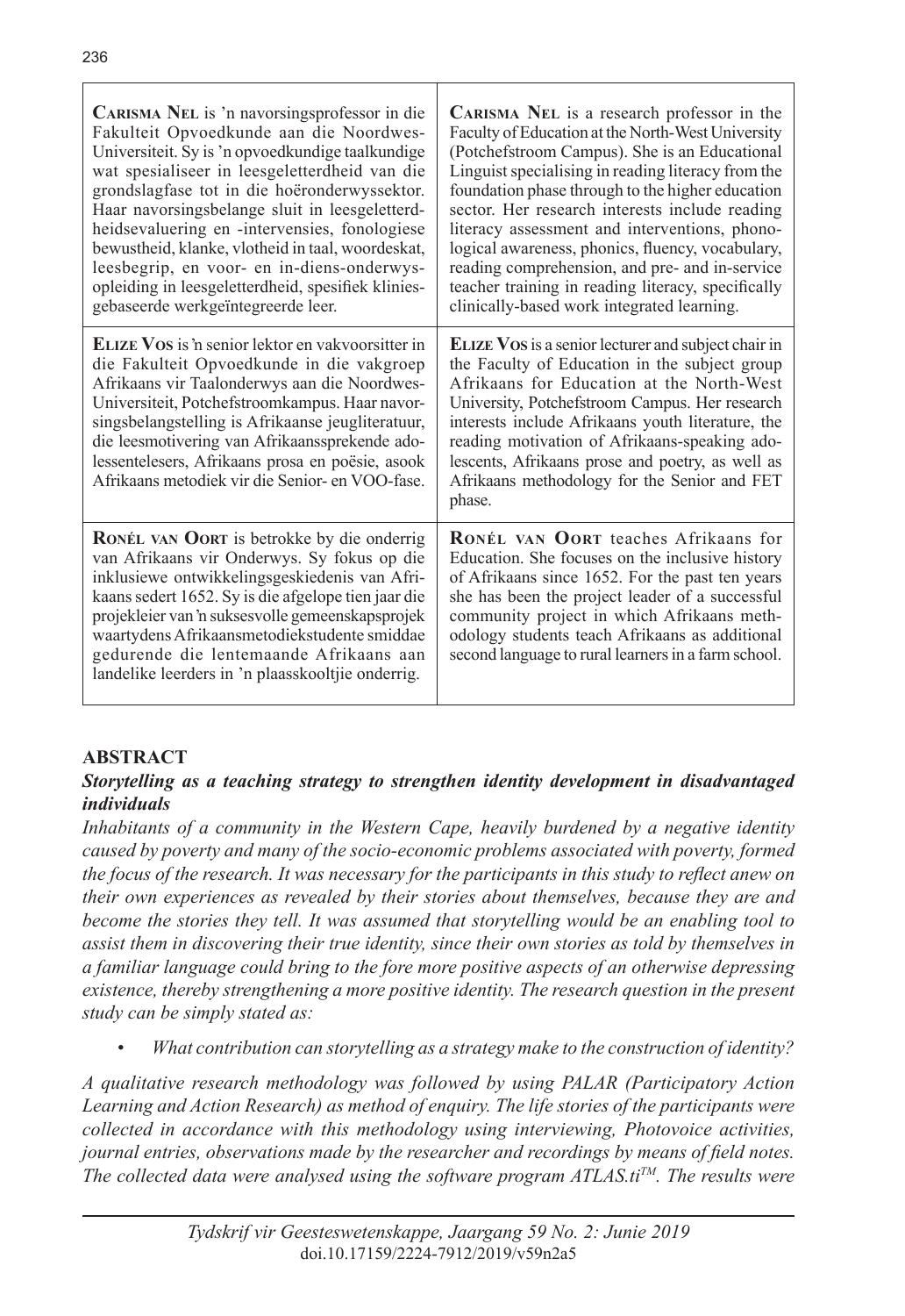*discussed in accordance with the objectives of the study in an attempt to answer the research questions from the findings as comprehensively as possible. The results, as obtained from the literature review and the empirical investigation, were taken into consideration while implementing storytelling as a teaching strategy.* 

*Cohesion exists between the identity of the participant and the context(s) in which the stories are constructed. The narratives are presented by the participants themselves and from the stories they tell, their individual experiences are deduced in the micro-system. The mesosystem entails the relation between the micro-systems, and it could be ascertained that incidences experienced by the individual influenced the individual's relationship with other role players. Should storytelling have developed within a specific micro-system, it can serve as a solution when social problems such as poverty exert influence on the individual. In the eco-system in which a link exists between the context in which the individual plays no active role, and the context in which he actively participates, storytelling brought to the fore factors that influence individuals (for instance parents' workplace, family's social networks and the community). Stories describe the macro-system, the culture in which the individual lives, for instance customs, traditions, the economy, health services, education and values.* 

*It was found that the individual does not understand who they are if their life forms no story, because stories are not simply something people tell, but also incidences of what people have experienced. Therefore, storytelling can expose the individual's negative identity. From the participants' storytelling it became clear that they are dependent on one another at both material and emotional levels due to the brokenness observed in family constructs and poverty (at all levels – material and emotional, as well as the socio-economic decay brought about by poverty). The group that is seen as an entity (community) dissipates uncertainty in the self by practising immoral and bad habits. Participants' storytelling brought to the fore the internalisation of symptoms (depression and fear) as well as the externalisation of symptoms, amongst others, drug and liquor abuse risks. Absent parental support has an influence on the construction of the individual's identity, as confirmed from the participants' storytelling.*

*From the stories told by the participants it became clear that incidents and actions around the individual can be destructive, but can in time be seen and experienced as positive. Therefore, storytelling as strategy brings to the fore a positive identity. A large number of the participants never recognised positive elements in their lives before communicating these in their stories. Specifically the positive characteristics, abilities and skills of the participants are revealed in their storytelling. Religion plays a prominent role in the lives of quite a number of the participants, and serves as a solution for restoration. It is then also especially religion that gives them insight into all the problematic aspects of their lives. It was also found in the storytelling that the focus should be centred on the individual's religion and not on the individual. The participants' dreams were revealed by the stories told by them.*

*The contribution stories make to identity is that stories told by individuals reveal who they are. When storytelling directs the individual's way of thinking in a positive direction, it enables them to organize their way of living and adopt a positive world view.* 

*Storytelling has at its command a number of qualities that make it suitable to be applied as an education strategy. Therefore, stories told by individuals with a view to establish a storytelling culture serve to promote identity development.*

# **KEY WORDS:** identity; storytelling, storytelling as strategy, autobiographical stories, ecological systems theory, social identity, narrative identity, religious identity, disadvantaged inividuals, Action Research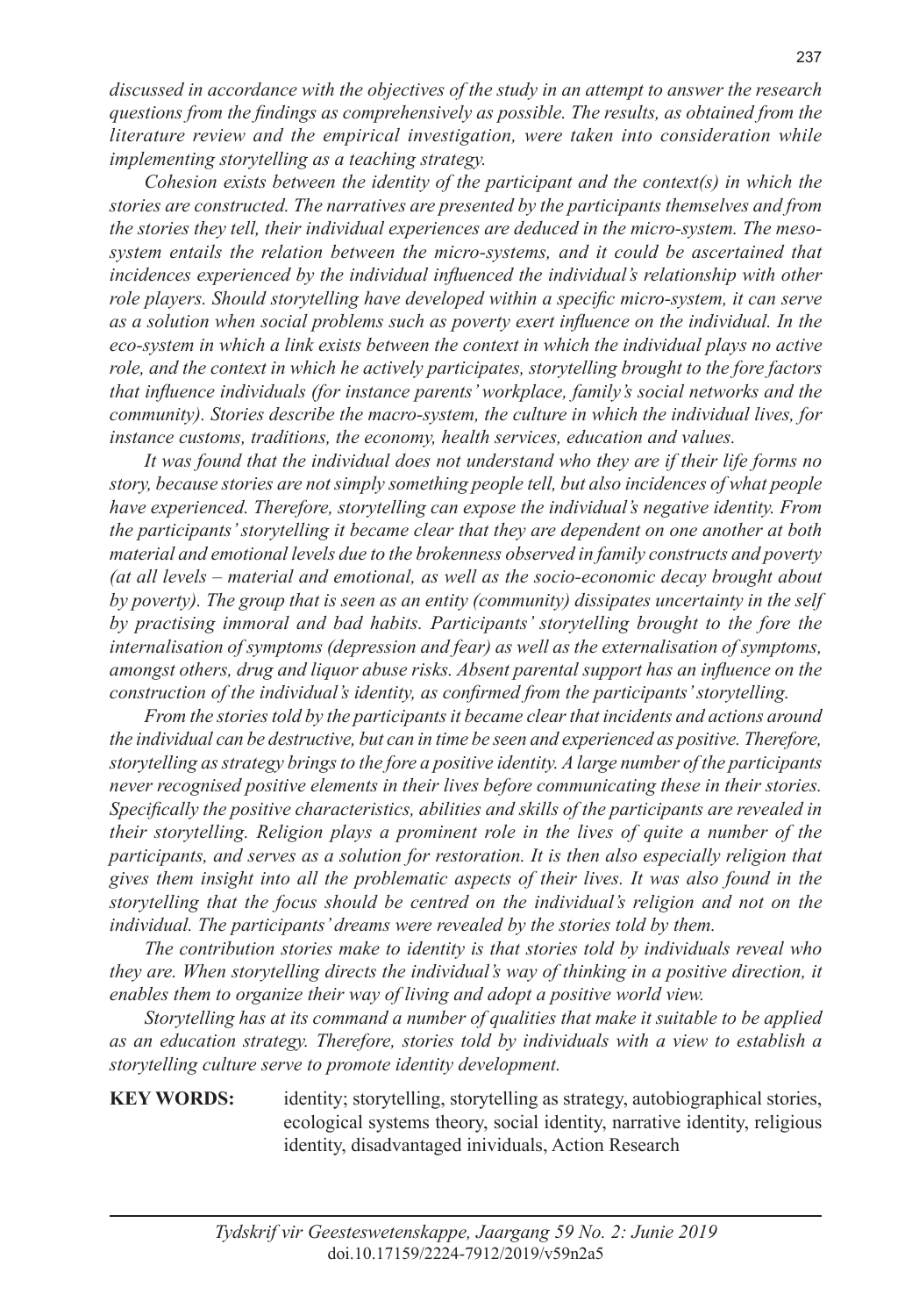**TREFWOORDE:** identiteit, storievertelling, storievertelling as strategie, outobiografiese stories, ekosistemiese model, sosiale identiteit, narratiewe identiteit, religieuse identiteit, benadeelde individue, Aksienavorsing

# **OPSOMMING**

In Suid-Afrika gaan heelwat mense gebuk onder 'n negatiewe identiteit as gevolg van armoede en die maatskaplike uitvloeisels daarvan (Bakker & Műller 2010:49-50; De Vries 2017). Die probleemvraag wat in hierdie studie ondersoek is, was: Hoe kan storievertelling as strategie ter versterking van identiteitsontwikkeling aangewend word?

'n Kwalitatiewe navorsingsmetodologie is gevolg deur gebruik te maak van Deelnemende Aksieleer en -navorsing (PALAR: Participatory Action Learning and Action Research) as navorsingstrategie. Die lewensverhale van die deelnemers is ingesamel volgens hierdie metodologie aan die hand van onderhoudvoering, Photovoice-aktiwiteite, joernaalinskrywings asook die navorser se waarnemings wat deur middel van veldnotas opgeteken is. Die ingesamelde data is geanaliseer deur gebruik te maak van die sagtewareprogram ATLAS.tiTM.

# **1. INLEIDING, KONTEKSTUALISERING EN PROBLEEMSTELLING**

Erikson (1980:20) stel dat 'n individu se identiteit herlei kan word na die sosialisering binne 'n groep waartoe hy1 behoort; die individu se spesifieke sosiale konteks definieer die potensiaal waaruit 'n persoonlike identiteit opgebou kan word. Gevolglik sal individuele identiteite beide uit komponente en refleksies van spesifieke sosiale of kulturele eenhede bestaan. Volgens navorsingsbevindings word persoonlike krag, 'n goeie selfbeeld, sin vir doel en hoop as die vier hoofkenmerke van 'n positiewe identiteit beskou (Dutton et al. 2010:268-273). Negatiewe identiteit, daarenteen, kom voor wanneer die individu 'n identiteit in direkte teenstelling met die voorgeskrewe (positiewe identiteit) aanneem, naamlik 'n gebrek aan persoonlike krag, 'n negatiewe selfbeeld, wanhoop en 'n negatiewe siening van sy of haar persoonlike toekoms. Armoede onder agtergeblewe gemeenskappe in Suid-Afrika gee volgens Bakker en Műller (2010:49-50) en De Vries (2017) aanleiding tot wanhoop. In hierdie ondersoek word stories van 'n groep individue van 'n agtergeblewe gemeenskap in Suid-Afrika gebruik om oor hul belewenisse in hierdie konteks te besin. Indien storievertelling die individu se identiteit na vore kan bring, kan veral klem gelê word op die verteller(s) se positiewe identiteit, omdat die individu met 'n positiewe identiteit 'n beter bydrae tot die samelewing kan lewer. Die storievertellers is sodoende gehelp om hulle eie stories te herfraseer en hulle is ingelei tot nuwe betekenis in hulle eie konstitutiewe wêreld – indien hulle in die verlede as onwaardig beskou is, het hulle as gevolg van die herfrasering van hulle eie stories onderwerpe van bewondering geword. Dit was veral die vertellers se interaksie met ander vertellers in die gemeenskap wat hulle beskouing beïnvloed het en meegebring het dat hulle vernuwend kon dink en 'n sterk waardesisteem kon ontwikkel (Taylor 2006:27).

Uit hierdie kontekstualisering word dit duidelik dat agtergeblewe gemeenskappe in Suid-Afrika onder die druk van armoede, en al die uitvloeisels wat daarmee gepaard gaan, onder 'n negatiewe identiteit gebuk gaan. Storievertelling waarin lede van 'n agtergeblewe gemeenskap hul stories op 'n konstruktiewe wyse openbaar, kan 'n bydrae lewer tot identiteitsver-

<sup>1</sup> Gebruik van die manlike of vroulike persoonlike voornaamwoord sluit in hierdie artikel deurgaans die ander geslag in – die "individu" kan dus as manlik en/of vroulik gelees word.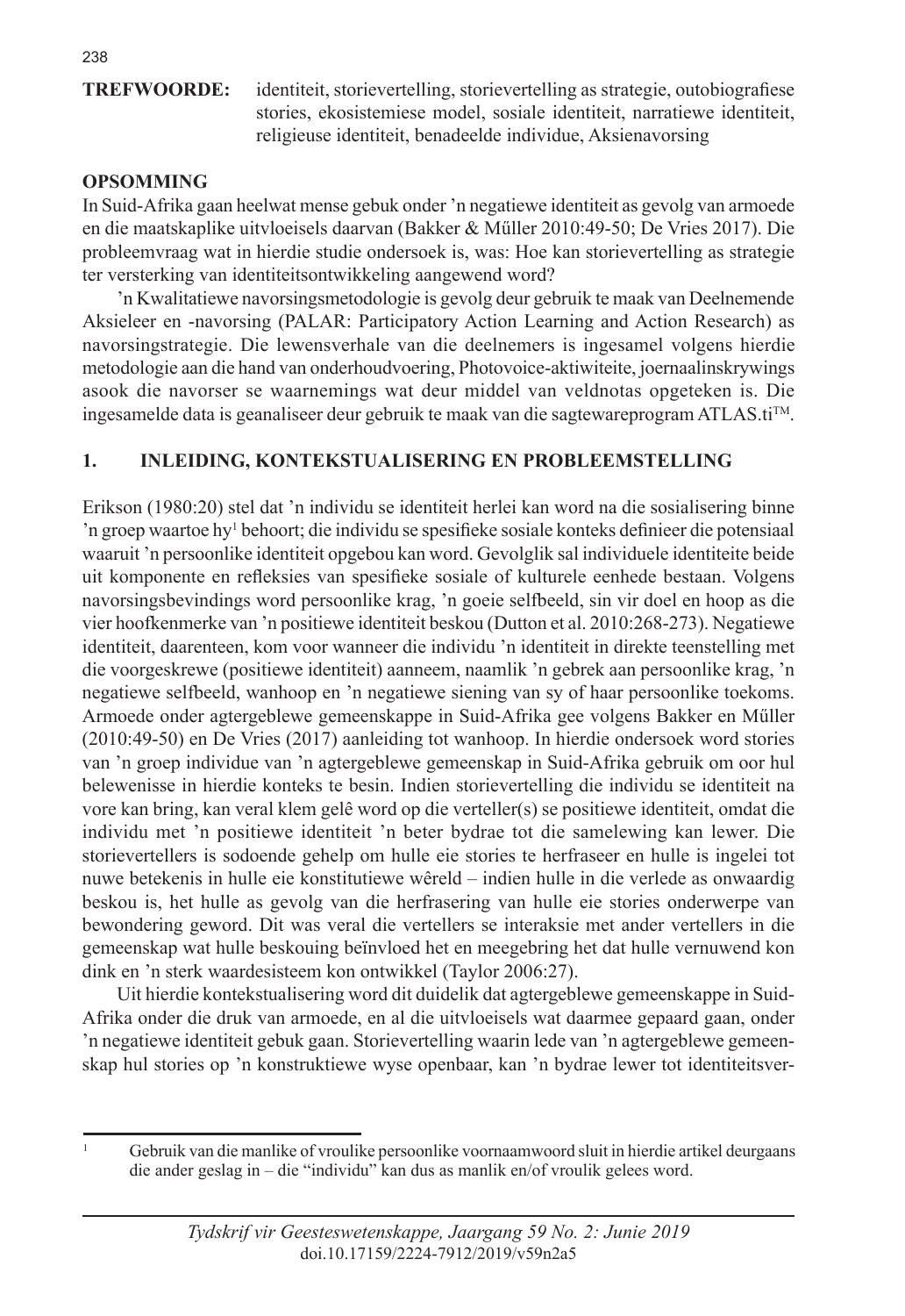sterking. Die doel van hierdie studie was om sodoende individue uit agtergeblewe gemeenskappe op te hef.

# **2. KONSEPTUELE EN TEORETIESE RAAMWERK – BRONFENBRENNER SE EKOSISTEMIESE MODEL**

Owens (2003:206) stel dat *identiteit* en die *self* komplementerende terme is. *Identiteit* word volgens Edwards (2009:258) deur groepe of individue as selfdefiniëring beskou. Identiteit kan op talle aspekte (klas, streek, etnisiteit, nasie, godsdiens, geslag en taal) van die individu se sosiale wêreld dui – óf afsonderlik óf in kombinasie. In hierdie verband is Bronfenbrenner se ekosistemiese model (Engelbrecht & Green 2005:7) nie alleen 'n bruikbare model om die kompleksiteit van identiteit te ondersoek nie, maar het dit ook die status van storievertelling as strategie binne die konteks van identiteit in perspektief geplaas.

Volgens Swart en Pettipher (2011:14-15) veronderstel Bronfenbrenner se model sosiale konstruksionisme en die samestelling van ekologiese en sistemiese teorieë. Die model stel navorsers in staat om die gedrag van individue op verskillende vlakke van die gemeenskap te verduidelik (Engelbrecht & Green 2005:7). Volgens hierdie siening is interaksie binne die bepaalde sosiale en kulturele konteks waarbinne individue bestaan en ontwikkel noodsaaklik om sin van die wêreld te maak – die individu word immers deur sodanige interaksie blootgestel aan gemeenskaplike idees en ingesteldhede. Dit impliseer dat individuele identiteit die eindproduk is van interaksie met die meso-, ekso- en makrosisteme (Brewer 2007:13; Schoeman 2015:103;). Daarom kry individuele identiteit eers betekenis binne 'n spesifieke konteks.

Volgens Bronfenbrenner (1975) is die verskillende sisteme waarbinne menslike interaksie plaasvind (kyk Figuur 1) interafhanklik. Daarom is dit belangrik om die hele ekosistemiese stelsel waarin groei en ontwikkeling van die individu plaasvind, in ag te neem. Die veranderings in een sisteem sal noodwendig 'n invloed op die volgende sisteem uitoefen. Indien daar met ander woorde verandering plaasvind by individue en hulle verstaan van hul eie identiteit, sal hierdie veranderde identiteit 'n invloed op die onmiddellike gemeenskap (die skool, familie en portuurgroep) asook die wyer gemeenskap (industrie, plaaslike politiek en sosiale dienste) uitoefen (Hohashi & Honda 2011:354-355).

In die kern van Bronfenbrenner se ekosistemiese model is die individu, wat gebaseer is op 'n individuele en genetiese ontwikkelingsgeskiedenis, gesetel. Hierdie samestelling word intussen steeds beïnvloed en verander deur die individu se onmiddellike fisiese en sosiale omgewing (mikrosisteem), asook die interaksies tussen die sisteme binne die omgewing (mesosisteem). Ander breër sosiale, politieke en ekonomiese interaksies (eksosisteem) beïnvloed die struktuur en beskikbaarheid van mikrosisteme asook die wyse waarop hulle invloed op die individu uitoefen.

Stories bied insig in hoe die vertellers sin maak van hulleself en hul sosiale wêreld (ekosistemiese stelsel). Daarom kan stories beskou word as vertellings van gebeure asook die verteller se belewinge van gebeure (Polletta et al. 2011:113). Die lewensverhaal word hierdeur 'n uitdrukking van *identiteit*, omdat die vertelling van 'n storie van 'n mens se lewensverhaal die individu help om sin te maak van sy ervarings en die stories bewerk 'n gevoel van self (wie is ek). McAdams (2001:101) se biografiese lewensverhaalbenadering fokus veral op hoe individue hul identiteit deur die proses van hul lewensverhaal konstrueer.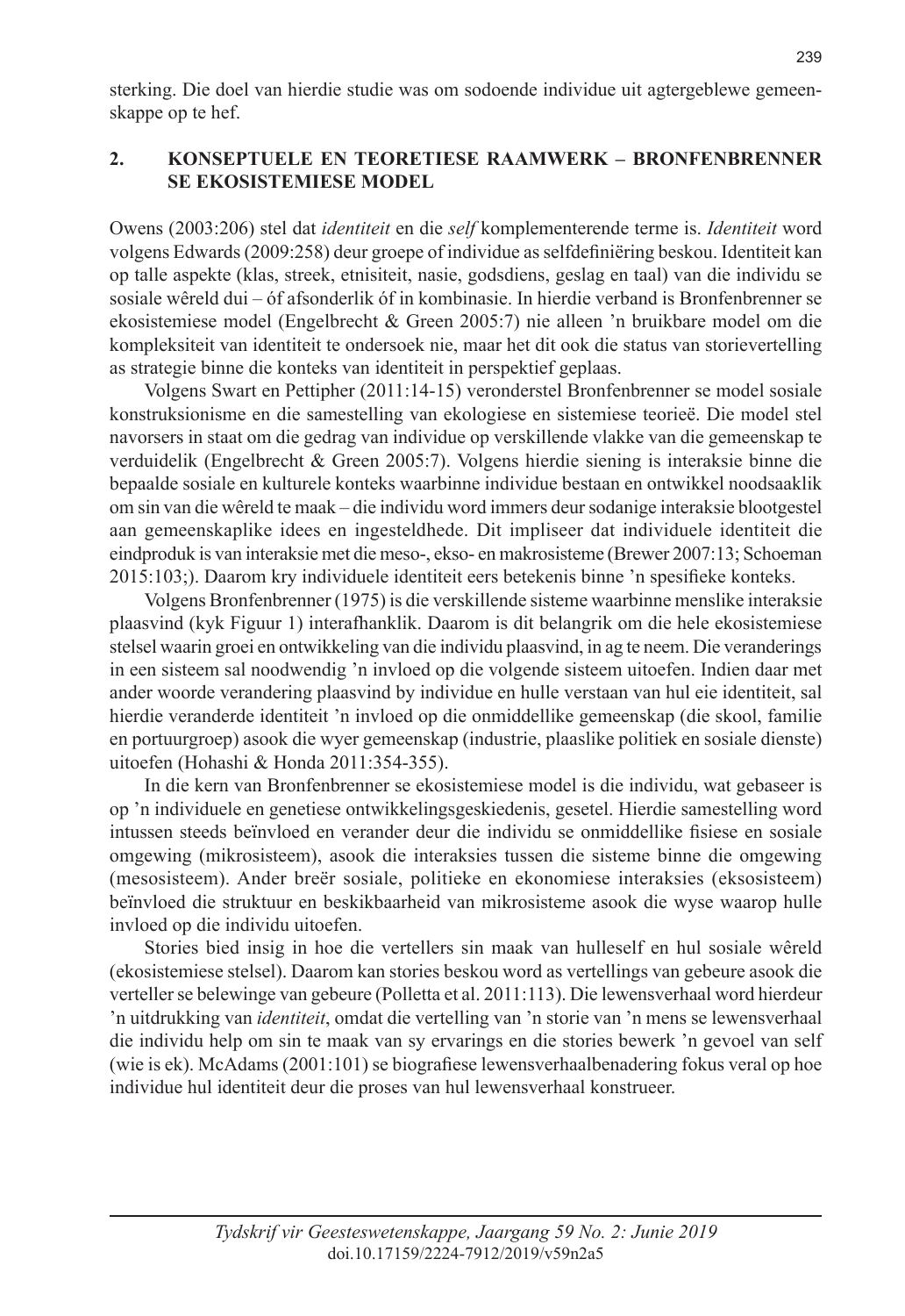

*Figuur 1: Verskillende subsisteme in Bronfenbrenner se ekosistemiese model (Spencer 2006:24; Swart & Pettipher 2011:14-15).*

# **2.1 Die mikrosisteem**

Die mikrosisteem sluit al die rolspelers in wat 'n direkte invloed op die individu se optrede en gedrag uitoefen, naamlik (1) die individu; (2) die gesin; (3) die skool; (4) maats; (5) die gemeenskap; en (6) die omgewing (Donald et al*.* 2006:41). Hierdie rolspelers is die mense met wie die individu daagliks in direkte interaksie verkeer. Die mikrosisteem vorm die direkte omgewing (fisies, sosiaal en emosioneel) waarin nabye prosesse ontvou. Daarom was dit belangrik om na verskeie identiteitsteorieë op die mikrosisteemvlak ondersoek in te stel.

Erikson (Marcia 1993:3) het *ego-identiteit*, *persoonlike identiteit* en *identiteit op sosiale vlak,* ondersoek. Ego-identiteit is die identiteit wat aan individue die vermoë besorg om die sin van wie hulle is te ervaar en daarvolgens op te tree, sodat die individu se optrede en die sin van wie hulle is kontinu en samehorig geskied. Erikson (1968) verklaar dat die individu in die ruimte waar die self en die konteks kruis, *persoonlike identiteit* as 'n stel doelwitte, waardes en oortuigings aan die wêreld toon.

Marcia (1980:159) bou voort op Erikson (1968:23) se teorie en definieer identiteit as 'n voortdurende ontwikkelingsproses. Die individu verken sy identiteit deur voortdurend verskillende identiteitsmoontlikhede deur aktiewe vraagstelling op te weeg, voordat 'n besluit geneem word oor watter spesifieke stel doelwitte die individu stel, en watter waardes en oortuigings hy sal huldig. Hierdie verkenning verg toewyding met betrekking tot die maak van keuses in die identiteitsdomein (mikrosisteem) en deelname aan betekenisvolle aktiwiteite om hierdie keuses in dade om te sit. Hieruit kan die afleiding gemaak word dat identiteit dinamies is.

Narratiewe identiteit is volgens McAdams en McLean (2013:233) die self wat die individu uit sy ervarings in die vorm van lewensverhale skep. McAdams en McLean (2013:233)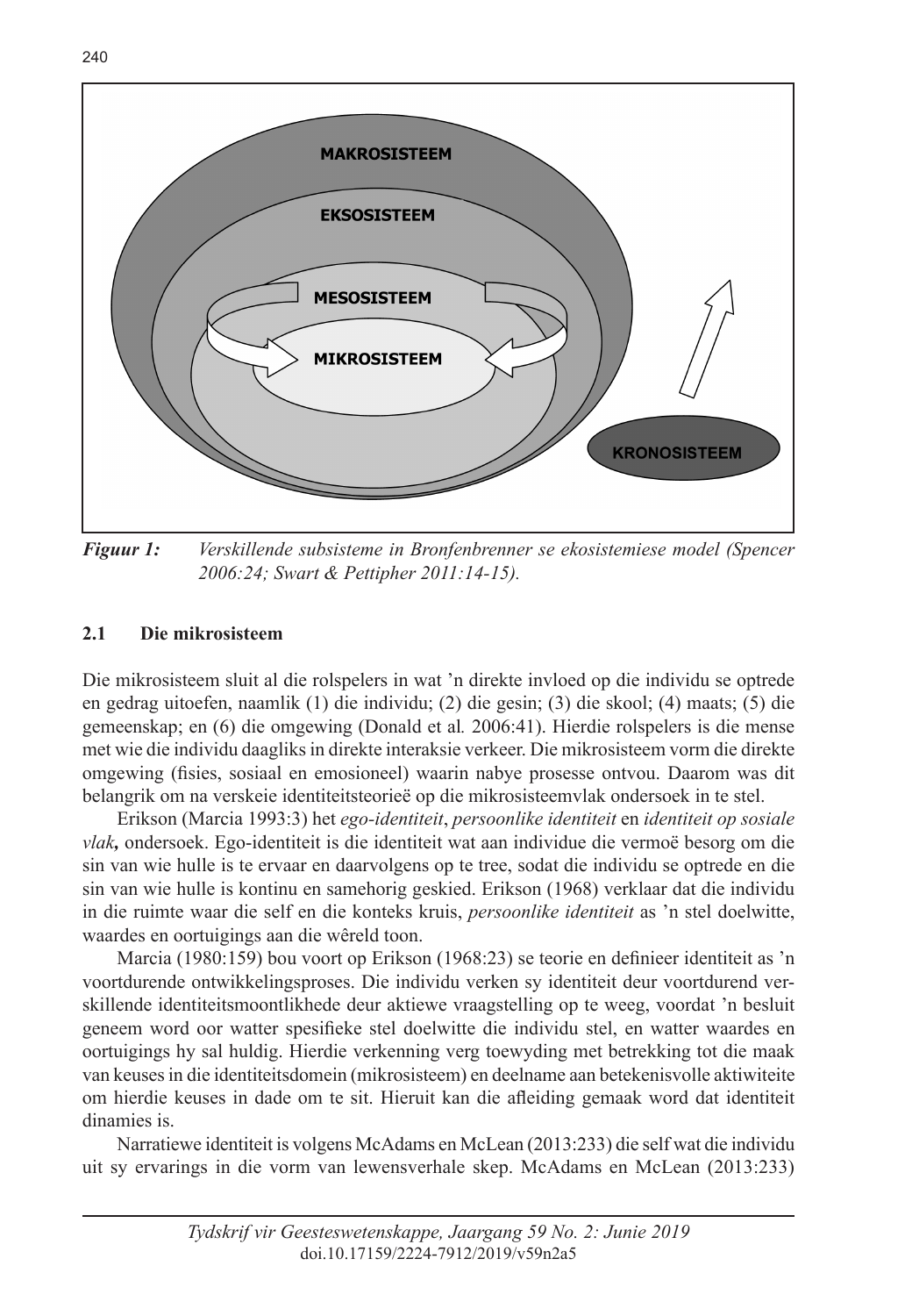beklemtoon voorts die noodsaaklikheid dat hierdie stories oor die self binne digte sosiokulturele kontekste soos 'n gemeenskap ontwikkel sal word. Hierdie kontekste sluit aan by Bronfenbrenner se ekosistemiese benadering, wat die wedersydse invloed wat die verskillende kontekste op mekaar uitoefen, beklemtoon.

# **2.2 Die mesosisteem**

Die mesosisteem bestaan uit 'n aantal mikrosisteme. Die individu speel 'n aktiewe rol in die mesosisteem. Die ekso- en mikrosisteme speel 'n voortdurend interaktiewe rol ten opsigte van die mesosisteem. Laasgenoemde behels die slotsom van die interaksie van verhoudings tussen die mikrosisteme in die individu.

# **2.3 Die eksosisteem**

Die eksosisteem betrek al die skakels van die individu se sosiale omgewing, waarin die individu geen aktiewe rol speel nie, en die individu se onmiddellike konteks (Swart & Pettipher 2011:14). Hierdie sisteem omvat die groter sosiale, politieke en ekonomiese konteks waarbinne die individu tot volle wasdom kom (Schoeman 2015:106). Die eksosisteem behels daarom die toename in geleenthede sowel as die toename in risiko's (Bronfenbrenner 1975:237; Swart & Pettipher 2011:17, 81). In hierdie ondersoek is gevind dat die individu se ouer(s) byvoorbeeld in die stad werk, omdat daar nie werksgeleenthede in die gemeenskap is waar die gesin woon nie. Die individu het byvoorbeeld geen aktiewe rol te speel in hierdie aktiwiteit nie, maar dit het wel 'n invloed op die interaksie tussen die ouer(s) en die individu. Dit is gevolglik nodig om na sosiale identiteit binne die eksosisteem te kyk.

Volgens Lesch (2014:136) is 'n *gemeenskap '*n groep mense wat aan mekaar verwant is deur volgehoue betrekkinge soos sosiale status, rolvervulling en sosiale netwerke. Die term *gemeenskap* dui op verskillende sosiale groeperinge binne die samelewing wat op enige gegewe oomblik in interaksie met mekaar is. Sosiale identiteit verwys na groeplidmaatskap soos die insluiting van 'n individu in die gemeenskap (groep) (Sen 2006:18-19). Die gemeenskap waaraan die individu behoort, speel verskeie funksies in die individu se lewe. Die individu gebruik byvoorbeeld hierdie groepe om toegang tot hulpbronne te verkry, 'n gevoel te kry dat hy êrens behoort en die konstruksie van die self voor te skryf ten opsigte van wat so iemand glo wie hy is. 'n Onvermydelike gevolg van deelname aan 'n sosiale groep soos 'n gemeenskap is dat die individu die wêreld kategoriseer en verstaan deur die oë van sy of haar groep en kognitief groepe as prototipes verteenwoordig (Wagoner et al. 2017:505). Wanneer die individu met 'n sosiale groep soos 'n gemeenskap identifiseer, internaliseer hy die prototipe van die groep en sien homself as lid van die groep. Hierdie selfkategoriseringsprosesse lei daartoe dat die individu homself, ander en die wêreld deur die lens van die groep se belangrike sosiale identiteit beoordeel (Wagoner et al*.* 2017:506).

# **2.4 Die makrosisteem**

Die makrosisteem beskryf die kultuur waarin die individu leef en behels byvoorbeeld gewoontes, tradisies, die ekonomie, gesondheidsdienste, onderwys, politieke stelsel, die regstelsel en waardes inherent aan die stelsels van 'n bepaalde gemeenskap en kultuur (Bronfenbrenner 1975:258; Swart & Pettipher 2011:14; Schoeman 2015:106). Aspekte soos gesindheid en geloof, wat die individu se ontwikkeling kan beïnvloed, speel ook 'n rol in die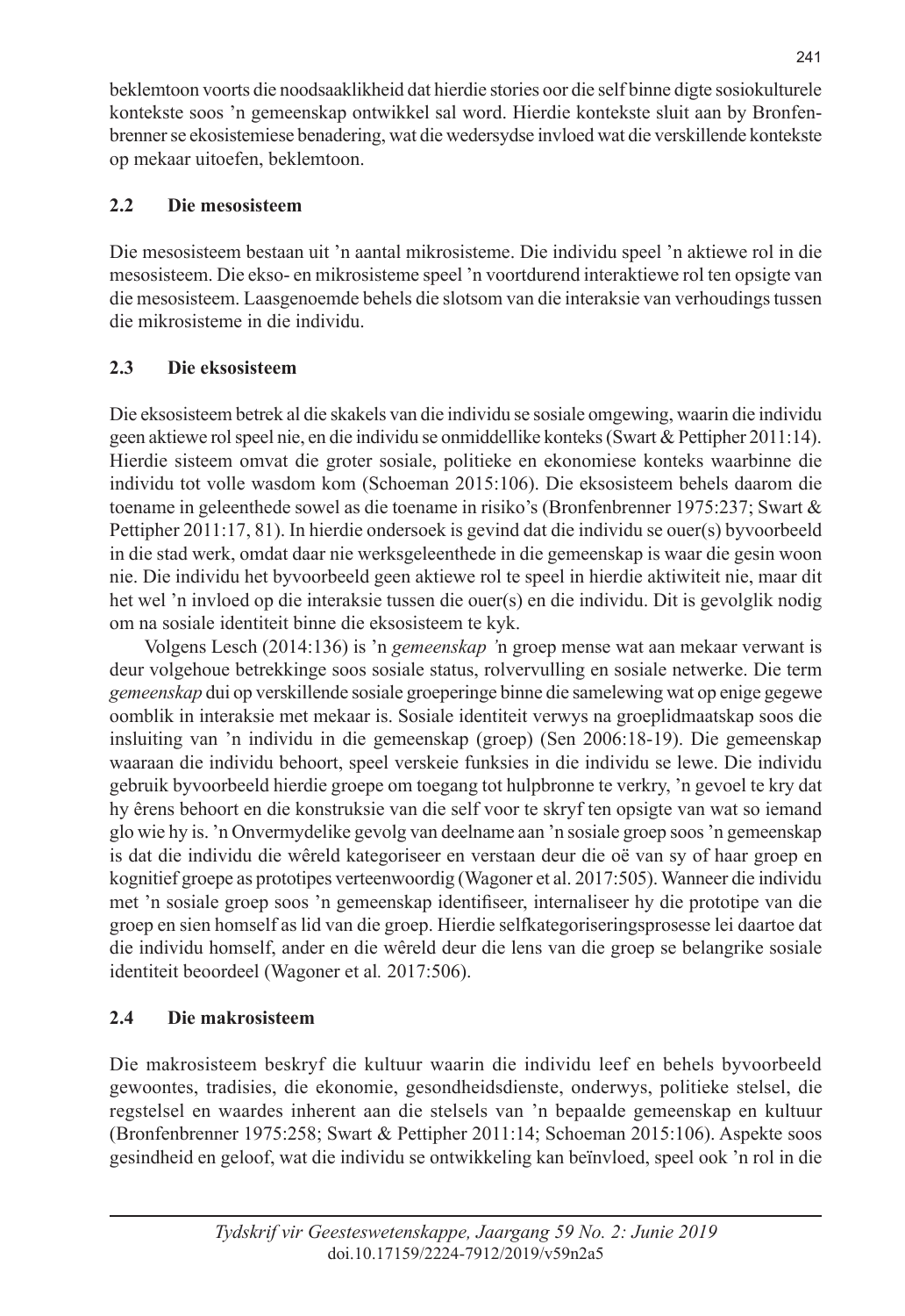vorming van die individu se identiteit in die makrosisteem (Rathus 2014:23). Vervolgens word die religieuse identiteit bespreek wat die individu se geloof in hierdie sisteem verduidelik.

Markstrom-Adams en Smith (1996:248) verduidelik dat intrinsieke georiënteerdheid in religie gekenmerk word deur 'n aangenome en geïnternaliseerde geloof wat weerspieël word in die individu se pogings om in ooreenstemming met beginsels te leef. Navorsers aan Driestar Educatief in Nederland sluit aan by die intrinsieke oriëntasie in religie deur religieuse identiteit vanuit 'n brongerigte benaderingsmodel (Figuur 2) te verken.



*Figuur 2: Model vir brongerigte benadering (De Muynk 2011:38)*

Die kern verteenwoordig geloof (die bron) wat die individu se denke en optrede bepaal. Die sirkel rondom die bron verteenwoordig visie. Visie is die deurdagte werksaamhede waarin die individu hom bevind deur middel van insigte uit geloof (die bron) bekom. Hierdie visie bepaal die rigting van die handeling (wat deur die derde sirkel verteenwoordig word) en verbind ook die handeling met geloof (die bron). Die individu bevind hom egter nie in 'n vakuum nie, maar funksioneer ook vanuit of binne 'n konteks (buite die sirkels). In die konteks vind ons al die rolspelers wat 'n invloed om die individu uitoefen, byvoorbeeld die skool, die kerk en die ouers (Vermeulen 2011:39).

Hierdie uitgangspunt sluit aan by dié van Bronfenbrenner (1975), met dié verskil dat Bronfenbrenner die individu in die kern (mikrosisteem) plaas en die brongerigte benadering die bron (geloof) in die kern plaas. Die sirkels is nie 'n geslote sisteem nie. Vermeulen (2011:39) meen dat geloof (die bron) die kern is wat gedurig die ander sirkels beïnvloed tot in die wese van die individu en uiteindelik die gemeenskap. Die invloed is egter nie net vanuit die geloof nie, maar ook andersom, omdat die sirkels aan alle kante deurlaatbaar is.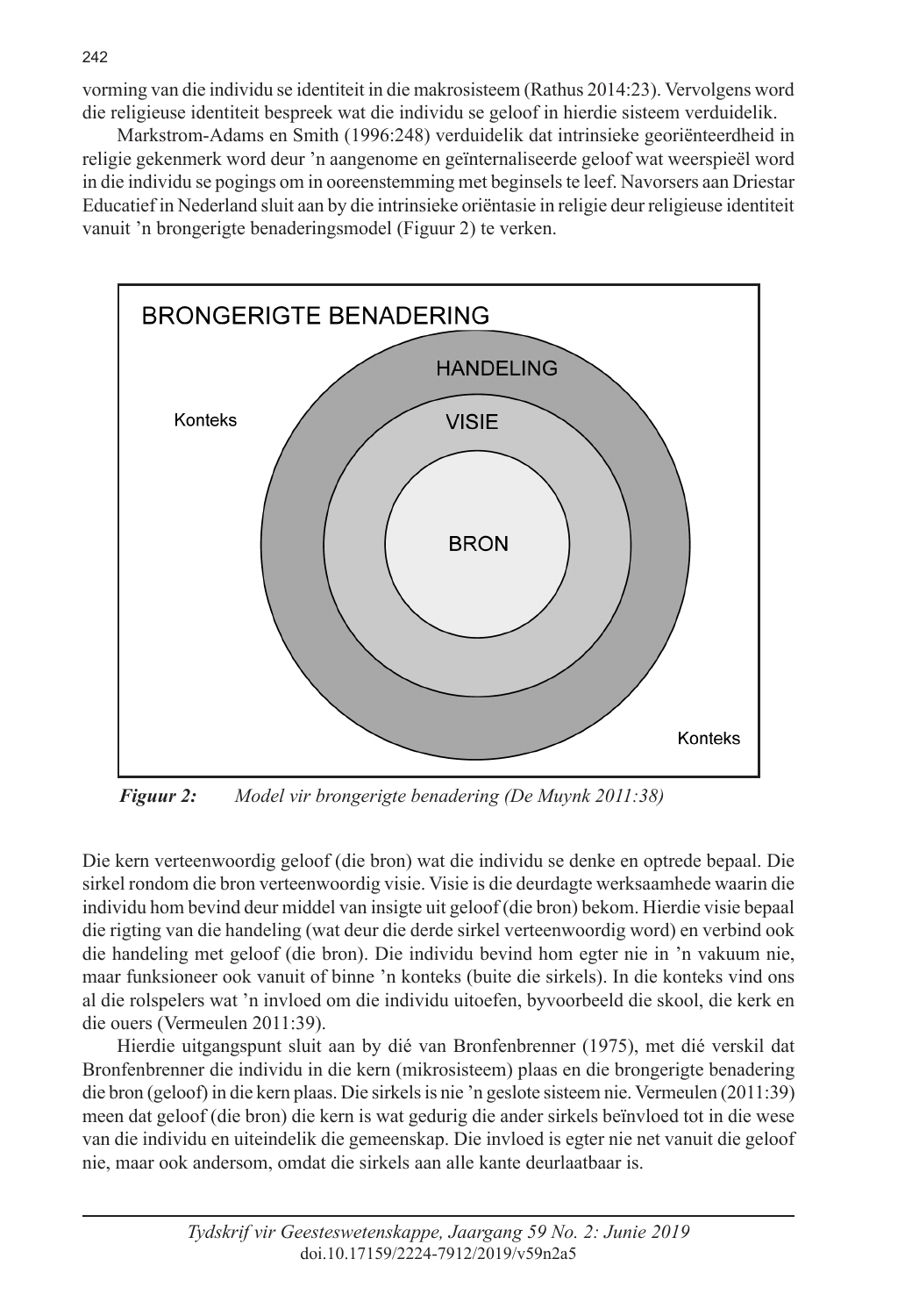#### **2.5 Die kronosisteem**

In hierdie sisteem speel patroonvorming van gebeure in die gemeenskap 'n rol. Bepaalde oorgange en verskuiwings in die lewensverloop van die individu, sowel as sosiohistoriese omstandighede oefen 'n invloed uit (Bronfenbrenner 1994:1646). Die invloed wat patroonvorming uitoefen, kan in enige traumatiese gebeurtenis waargeneem word. Die dood van 'n ouer het aanvanklik 'n groter negatiewe impak op die individu en die gesinsinteraksie, totdat die gesin daarby aangepas het en die interaksie in die gesin stabiliseer (Rathus 2014:23).

Die empiriese ondersoek word vervolgens ondersoek in die lig van Bronfenbrenner se ekosistemiese model en die identiteitsteorieë soos hierbo bespreek.

### **3. EMPIRIESE ONDERSOEK**

Die primêre doel van hierdie ondersoek was om vas te stel hoe storievertelling as onderrigstrategie ingespan kan word om die identiteit van 'n agtergeblewe gemeenskap te ontwikkel en te versterk. Die Deelnemende Aksieleer en Navorsing (PALAR) is as navorsingstrategie gebruik. Die beskouing van Merriam en Caffarella (1999) dat verandering as riglyn dien, is sinvol in hierdie ondersoek geïmplementeer. Hierdie riglyn verwys na verandering wat gebaseer is op hoe ons onsself en die wêreld waarin ons woon, sien. Die navorser kon daarom hierdie navorsingstrategie gebruik om deur die stories van die deelnemers 'n beeld te vorm van hoe hulle hulself en die wêreld waarin hulle woon, sien.

Die navorser en die deelnemers het opgetree as 'n leerstel wat: (i) die algemene probleme van die individu in 'n bepaalde gemeenskap van ondersoek geïdentifiseer het, asook die moontlike oorsake daarvan, en die deelnemers in staat gestel het om 'n inklusiewe praktyk te ontwikkel wat moontlike oplossings deur middel van hul storieverteltegnieke kon bied; (ii) in 'n aksieleerstel van 21 deelnemers; (iii) wat daarna gestrewe het om deur middel van 'n proses van vrae stel en besinnend te luister, by mekaar te leer; (iv) aktief op te tree ten opsigte van die probleem waarmee hulle gekonfronteer is; (v) hulle gesamentlik daartoe te verbind om uit die proses te leer; en (vi) die groep (deur die navorser) gefokus te laat bly op dít wat belangrik sowel as dringend is (Marquardt 1999). Die lewensverhale van die deelnemers in verskillende vorme is as primêre bron gebruik om die deelnemers se identiteit te kommunikeer.

Daar is van doelgerigte steekproefneming gebruik gemaak van 'n gemeenskap in die Wes-Kaap waar 98% van die inwoners in die gemeenskap staatstoelae ontvang, wat moontlik 'n bydrae lewer tot die negatiewe identiteit van die bepaalde gemeenskap. Deelnemers is uit al die generasielae van die gemeenskap gekies: graad 1 tot graad 3, graad 4 tot 7, graad 8 tot 12, 20- tot 30-jariges, 30- tot 40-jariges, 50- tot 60-jariges en ouer. Altesaam 21 deelnemers het aan die studie deelgeneem. Dit was van primêre belang dat die gekose deelnemers 'n positiewe gesindheid teenoor storievertelpraktyke moes openbaar, ongeag die moontlikheid dat deelnemers ongeletterd kon wees.

Die aksienavorsing is in verskillende fases geïmplementeer. Lewensverhale is deur middel van onderhoude, Photovoice en joernaalinskrywings ingesamel. Katalitiese<sup>2</sup> ("catalytic") vrae is deur die deelnemers deur middel van Photovoice beantwoord en deur die deelnemers self

<sup>2</sup> Volgens Pstross et al. (2014:533-535) is katalitiese vrae, dié wat dieselfde funksie vervul as die wetenskaplike proses waarby 'n katalisator gebruik word om 'n reaksie tussen stowwe aan te help ('n katalisator verhoog die spoed van 'n reaksie). Die katalitiese vrae het met ander woorde ten doel gehad om die reaksie van die deelnemers te bespoedig ten opsigte van die probleem.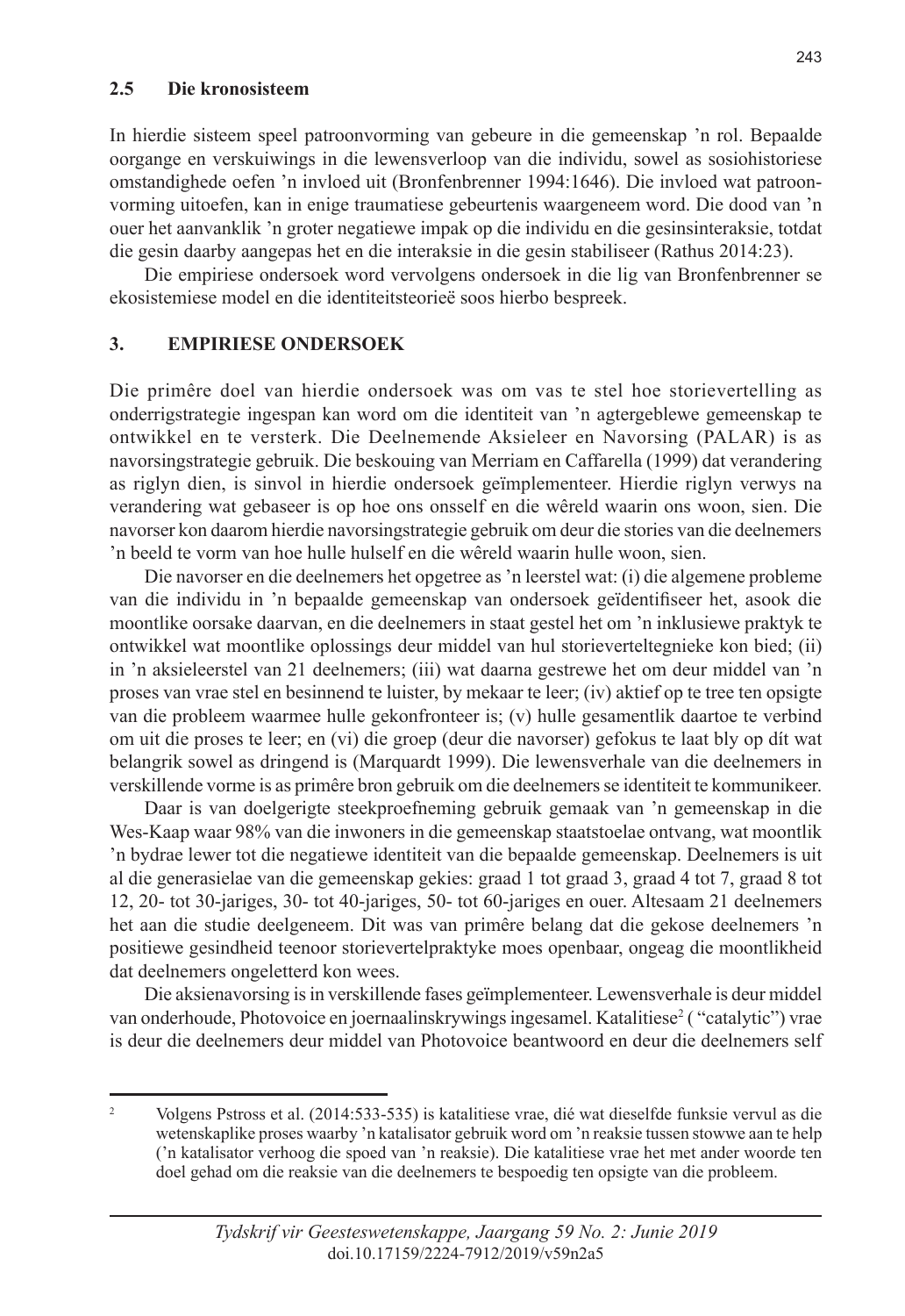deur middel van joernaalinskrywings geïnterpreteer. Die joernaalinskrywings is met sukses gedokumenteer deur gebruik te maak van stemopnames, video-opnames, veldnotas en foto's. Een van die deelnemers het na afloop van die eerste fase as fasiliteerder opgetree vir die herhaling van die fase nadat refleksie plaasgevind het en die nodige aanpassings gemaak is. Die navorser het inhoudsanalise gebruik met behulp van ATLAS.ti<sup>TM</sup> om die data te kodeer, te sorteer en te analiseer.

Die geloofwaardigheid van die data wat tydens hierdie ondersoek ingesamel is, is ook verseker deur die gebruik van die verskeie insamelingsmetodes soos reeds genoem. Deelnemers is ook die geleentheid gegun om die navorsingsverslae te hersien ("review") (portuurgroepkontrole). Die konteks waarin vrae gestel is en die situasies waarin geobserveer is, is aan die hand van veldnotas (ryk beskrywing) beskryf.

Etiese goedkeuring is van die Etiekkomitee van die universiteit bekom en die etiese riglyne, soos deur die Etiekkomitee van die universiteit neergelê, is gevolg sodat die ondersoek ingeligte toestemming, deursigtigheid en privaatheid van die deelnemers kon verseker. Die storievertelmetode wat in hierdie ondersoek gevolg is, was ook simbolies van aard deurdat dit die verteller se identiteit kon beskerm.

# **4. BEVINDINGE EN BESPREKING**

Bronfenbrenner se ekosistemiese model (1975) poneer dat 'n individu nie bloot 'n ontvanger van die ervarings is wat hy beleef wanneer interaksies in die mikrosisteem plaasvind nie, maar dat die individu ook bydra tot die opbou van hierdie omgewing. Uit die storievertellings kon die deelnemer(s) se ervarings afgelei word asook die ervarings van die individu se interaksie in die mikrosisteem. Die deelnemers se stories het openbaar dat hulle identiteit beïnvloed is deur die opvoeding wat hulle ontvang het, deur lewenservaring wat opgedoen is, die voorbeeld van ander, lewenslesse wat hulle geleer het en die vermoë om te onderskei tussen die leuen en die waarheid ten opsigte van hulle identiteit.

*En ek dink ook van my jongsdae, kinderdae op na nou toe, dan dink ek meester (die meeste) as ek maar net geweet het. As ek maar net geweet het. Dan sou dit seker baie anderster gewees het. Dan was ek nie in die baie in die... uh... in die dingese wat ek gewees het, die messtekery en daai ding die waa waa waa outjie my so gesteek het. As ek maar net geweet het. (Idina)*

Uit die literatuur (McAdams & McLean 2013:233) is bevind dat narratiewe identiteit die self is wat die individu uit sy ervarings in die vorm van stories oor die eie lewe skep. Familiestories is een van die vorms van lewensverhale wat bydra tot narratiewe identiteit, omdat familiestories die individu se eie begrip van die wêreld help vorm. Familiestories dra veral by tot narratiewe identiteit deur die modellering van waardes, gedrag en perspektiewe vir kinders en adolessente (Merrill et al. 2017:119). Daarbenewens kan familiestories wat gekoppel is aan die ontwikkeling van die kind, deur die ervarings wat handel oor die ouer op dieselfde ouderdom, veral betekenisvol wees, omdat hierdie vertellings die kind kan help om hierdie stories van hul ouers aan hul eie ontwikkelende narratiewe identiteit (Merrill & Fivush 2016:74) te verbind. Uit die deelnemers se vertellings is bevind dat die gesinstruktuur van hierdie bepaalde gemeenskap nie volgens die algemeen aanvaarde tradisie saamgestel is nie. Kinders word meestal by familielede of grootouers groot. Dit is daarom juis belangrik dat stories in hierdie gemeenskap vertel moet word en dat kinders moet weet waar hulle hul eie storie kan gaan vertel of na ander se stories kan gaan luister. Die gemeenskap neem die rol van die ouers oor wat onder ideale omstandighede stories sou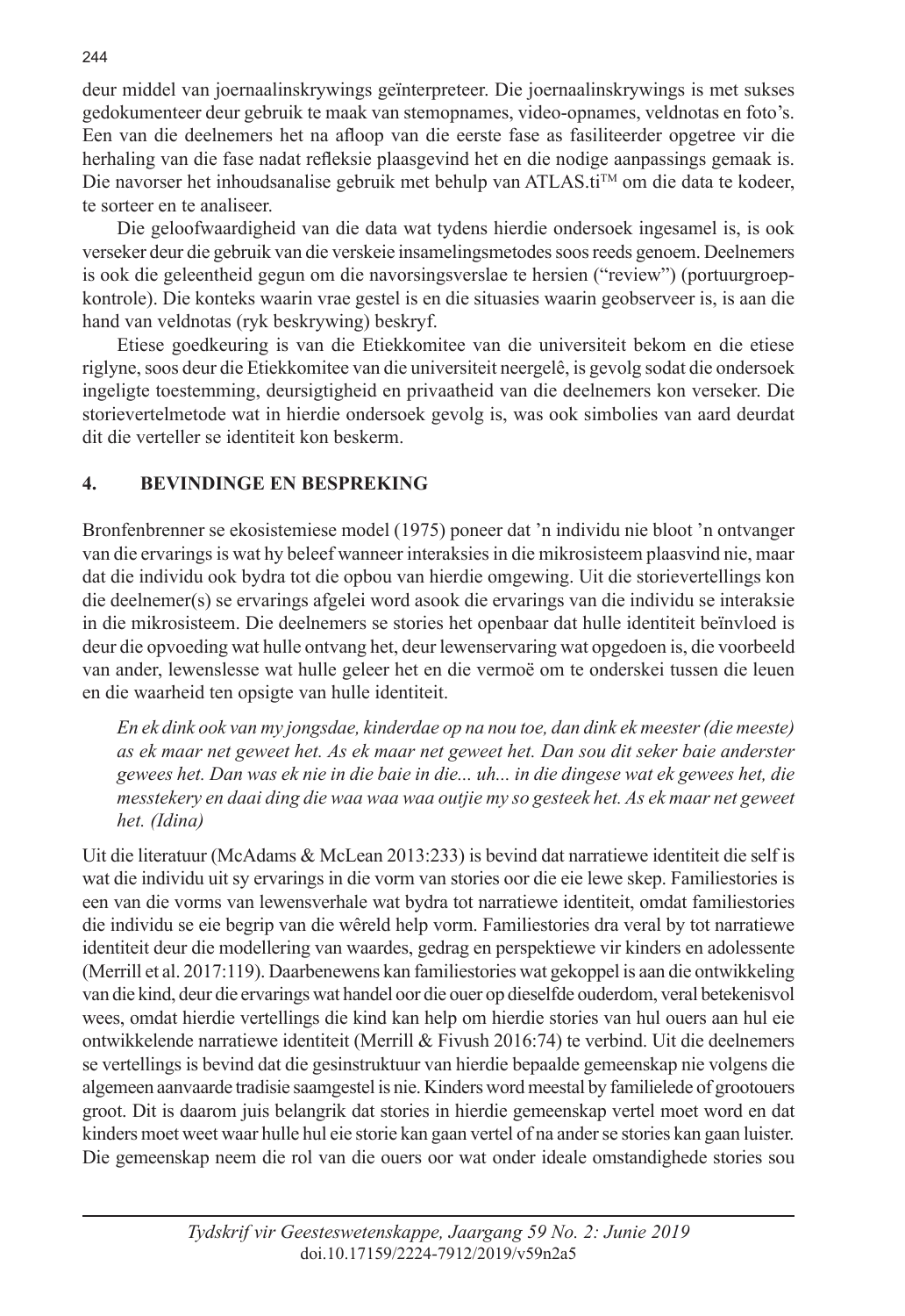vertel het om hul kinders op te voed. Die leemte wat deur afwesige ouers gelaat word, word sodoende deur die gemeenskap gevul deur stories te vertel – nie alleen om kultuur te vestig nie, maar storievertelling te gebruik as onderrigstrategie om identiteit te ontwikkel en te versterk. Soos Taylor (2001:1) vermeld, is jy die produk van al die stories wat jy gehoor en gelewe het. Sodoende kan positiewe waardes, gedrag en perspektiewe aan die kinders gemodelleer word, asook aan adolessente wat hulle in 'n staat van identiteitsverwarring bevind.

Die positiewe karaktereienskappe wat uit die deelnemers se storievertellings afgelei is, het die negatiewe karaktereienskappe oorskadu. Die deelnemers het daarom eers tydens hul storievertellings bewus geword van hul positiewe identiteit. Senehi (2010:113) verklaar dat individue se selfbeeld bevorder word wanneer hulle bewus word van die storie van hul eie kultuur en die verband daarvan met ander kulture. Daarom kan die afleiding gemaak word dat storievertelling 'n positiewe bydrae gelewer het tot die deelnemers se selfbeeld.

Die mesosisteem behels die verhouding tussen die mikrosisteme in die individu se lewe. Die ekosistemiese model bied 'n raamwerk vir die identifisering en ontwikkeling van verskillende bates en sterkpunte in betrokke mikrosisteme (Swart & Pettipher 2011:14). Storievertelaktiwiteite, wat goed bestuur word in 'n gemeenskap waar sosiale probleme soos armoede 'n invloed het op individue, kan as 'n bate dien, omdat stories persoonlike en kollektiewe herinneringe aan mekaar koppel. Sodoende word hierdie stories geleefde ervarings wat deur die ouer generasie vertel en aan die jonger geslag oorgedra word (Reese et al*.* 2017:1142). Stories vervul die rol van 'n "sielkundige" en die individu kan op kreatiewe wyse uiting gee aan sy ervaringe wanneer veral huislike en persoonlike probleme bespreek word. Hierdie storievertelaktiwiteite kan ook die deelnemer bemagtig, omdat die storievertelstrategie hom met nuwe perspektief na probleme laat kyk en die deelnemer dan op 'n kreatiewe wyse vasstel wie hy werklik is.

Die eksosisteem is die omgewing waarin 'n skakel voorkom tussen die konteks waarin die individu geen aktiewe rol speel nie, en dié waarin sy wel aktief deelneem. Die ouers se werkplek, gesin se sosiale netwerke en die gemeenskap is die drie ekosisteme wat die ontwikkeling van die individu direk beïnvloed. Die brose ouerskapstruktuur van hierdie bepaalde gemeenskap is dikwels die oorsaak van trauma, omdat die kinders dikwels óf hul primêre versorgers aan die dood moet afstaan óf van hulle verwyder word. Deelnemers het in die eerste plek geen aktiewe rol gespeel tydens die besluitneming oor wie hulle moet versorg nie en in die tweede plek het hulle geen aktiewe rol gespeel in die dood of verwydering van hulle versorgers nie.

Die sosiale identiteit van die individu kan ingedeel word in vermaak, verhoudings, sosiale invloed, sosiale fasiliteite en sosiale posisie. Die deelnemers het openbaar dat hierdie gemeenskap se vermaak hoofsaaklik uit verkeerde gewoontes bestaan, wat meestal tot die vernietiging van lewens lei, soos onder meer blyk uit die volgende beeld:

*En dan is dit nou, Mevrou, as ek geld het, Mevrou, dan wil ek altyd net drank koop. (Rika)*

Verkeerde gewoontes dien dikwels as 'n kruk om te ontsnap uit die effek van trauma, maar veroorsaak verslawing wat verdere vernietiging meebring.

*En met die gedrinkery, was ek al gesteek deur 'n mes. Deur 'n mes? Waar het hulle jou gesteek? Op my kop.* (Rika)

Destruktiewe gewoontes lei met ander woorde heel dikwels tot die dood of emosionele gebrokenheid. Ander verval in depressie as gevolg van trauma.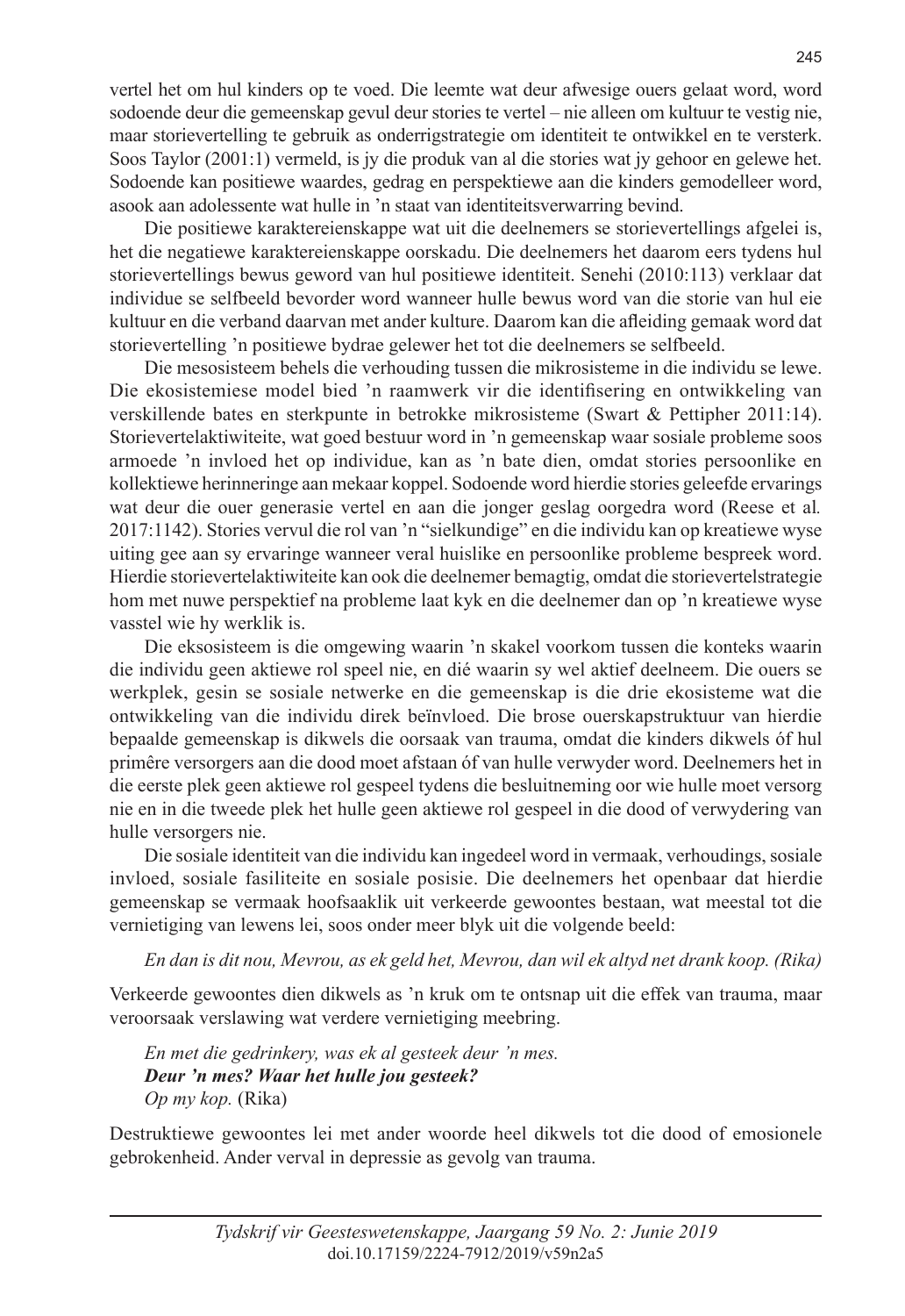*En die dag toe my ouma oorlede was, was dit so pynlik vir my. Toe's dit amper soos 'n stuk van my hart wat weggeneem was. (Richie)*

*En ek het, want my ma en my pa is oorlede. Hulle is vermoor ook. Toe't die welsyn my gekry. Op in die ashoop. En daarvanaf toe't hulle vir my welsyn toe gestuur en so't ek opgegroei tot 18 jaar oud. Daarvanaf toe kom ek na my pleegouers toe. En nou's ek op die oomblik hier, maar soos ek vir u kan sê, voel dit ek kry nie liefde nie. Ek kry van ander mense liefde, maar van my familie se kant af kry ek nie liefde nie. Ek word net afgeskeep. (Gielliam)*

Die deelnemers se familieverhoudings is vir hulle belangrik. Dit was vir die meeste deelnemers maklik om 'n rolmodel in hul familieverband te identifiseer. Diegene wat wel iemand as rolmodel buite familieverband kon identifiseer, het almal verwys na iemand wat hulle as 'n geloofsheld/in sien.

*Ek kyk op na hom, want hy is baie, hy is is ... hy is 'n rolmodel vir my, want is baie hoog in die Here. Ja-a. En jy wil ook daar wees? Ja. Hoekom, hoekom dink jy mens moet hoog wees in die Here? Wat sien jy by hom wat jy ook wil hê? Is net die goedheid.* (Marcell)

Die makrosisteem (Bronfenbrenner 1975:258; Schoeman 2015:106) beskryf die kultuur waarin die individu leef, byvoorbeeld gewoontes, tradisies, die ekonomie, gesondheidsdienste, onderwys en waardes inherent aan die stelsels van 'n bepaalde samelewing en kultuur. Die deelnemers se kulturele identiteit bestaan hoofsaaklik uit hul taal, gewoontes en hul sosiale bedrywighede. Die grootste faktor wat hul kulturele identiteit identifiseer, is hul gewoontes. Verkeerde gewoontes maak egter 'n groot deel van hul kultuur uit, soos byvoorbeeld moord, geweld, drankmisbruik en dwelmmisbruik.

*Enne uhm, hoekom sou jy die mense van die dronkplekke af wou wegdra? Want hulle gaan weer baklei, Tannie. En jy hou nie van 'n bakleiery nie? Nee. (Skud haar kop.)* (Saskia)

Geloof speel 'n belangrike en sigbare rol in die deelnemers se identiteit. Geloof was byvoorbeeld hul anker toe die verkeerde lewenswyse hulle so vernietig het, dat hulle nie op die pad van hierdie verkeerde gewoontes kon voortgaan nie.

*God het my nog deurgedra deur al die goete. En ek sien dat ek het nog nooit swak geword nie. Van ek het 'n klomp mense rondom my, 'n kerk vol mense. Ek het nie familie gehet nie. Ek het nie ouers gehet nie, maar God gee vir my 'n klomp mense. My maens, paens, 'n hele paar, 'n kerk vol wat omgee vir my en ek gee om vir hulle. En hulle verstaan aan my. (Richie)*

Geloof het veral insig gebring in die gebrekkige ouerskapkwessie in die gemeenskap – in so 'n mate dat heelwat van die deelnemers dit as hul roeping beskou om hierdie leemte van gebrekkige ouerskap te vul met die regte voorbeeld, sodat hulle ook ander kan bemagtig in 'n gemeenskap wat gekenmerk word deur disfunksionele ouerskap.

*En ek het nou die aand in die diens, sê ek Woensdagaand, sê ek my begeerte is jongmense.* 

246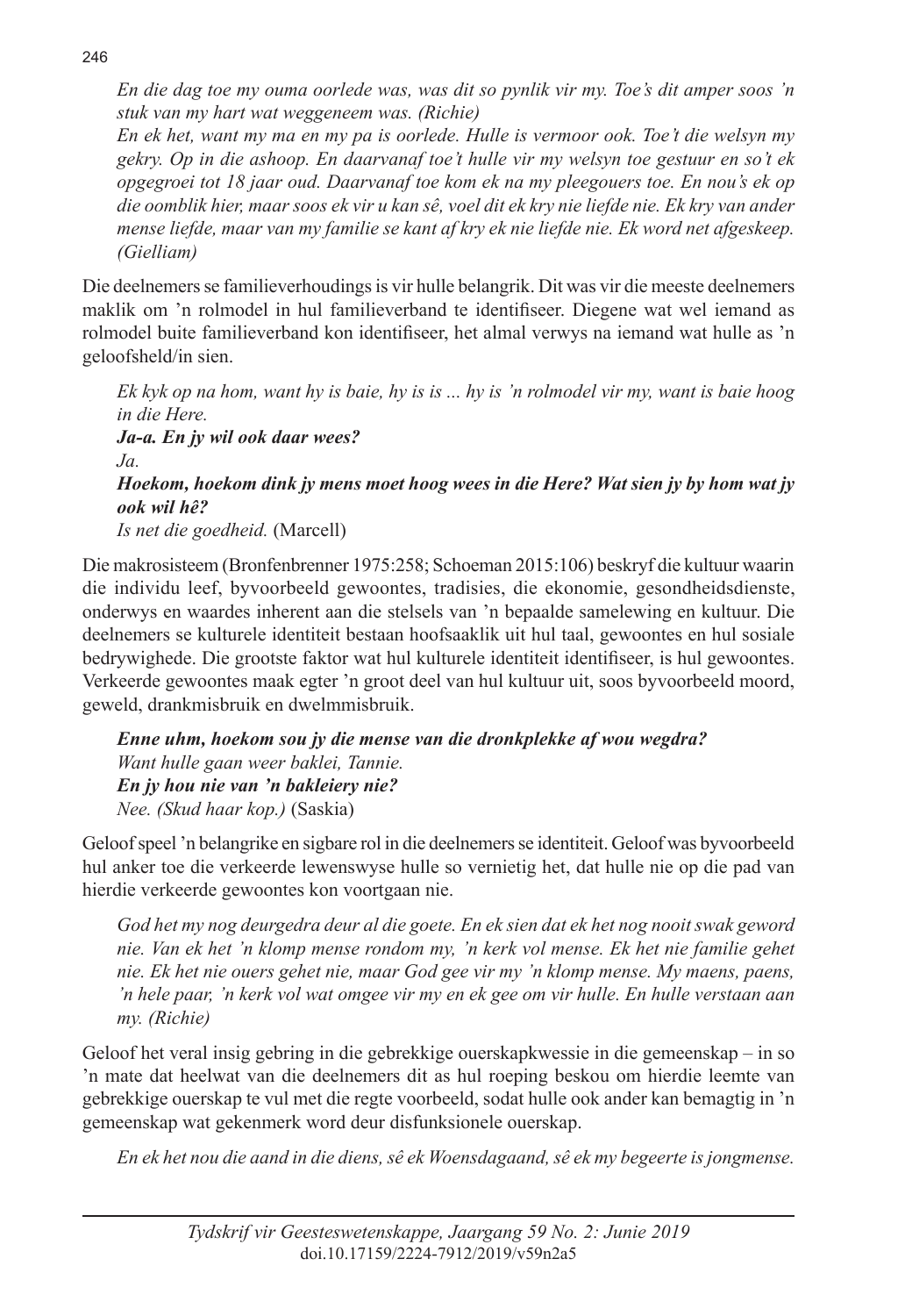*Ek wil nog sit en gesels met die jongmense. En praat met die jongmense. Dan wil ek vertel wat het dit, ek sê ek kom vir, ons kom van al hierdie dinge af. Ek sê ons kom van alles af. Soos julle dit nou sal dink. Ons ken van vry. Ons ken alles. Ons ken drink. Ons ken sigarette. Ons ken al hierie snaakste dinge, ken ons wat julle in lewe. Maar die Here gaan 'n tyd maak lat ek saam met hulle gesels. (Idina)*

Hierdie bevinding word ondersteun deur die Brongerigte benadering (De Muynck 2011:38). Nadat die individue 'n destruktiewe pad gestap het, het die individu die visie openbaar dat die verkeerde gewoontes van die destruktiewe pad nie die oplossing vir hul probleme was nie. Hierdie visie bepaal die rigting van die handeling en koppel ook die handeling aan geloof (die bron). Dit was toe die deelnemers geloofsbeginsels begin toepas het, dat hierdie geloofsbeginsels werklik veranderinge in hul lewens teweeg gebring het. Hierdie bevinding bevestig die verskil tussen Bronfenbrenner se ekosistemiese model en die Brongerigte benadering, naamlik dat Bronfenbrenner die individu in die kern (mikrosisteem) plaas en die Brongerigte benadering die bron (geloof) in die kern plaas. Die bevinding bevestig daarom dat die fokus op die individu se geloof moet sentreer en nie op die individu self nie.

Uit die konsep *sosiale identiteit* word bevind dat gemeenskappe wat hoë vlakke van doeltreffendheid toon om onsekerheid by die self te laat afneem, beskou word as 'n groep met hoë entiteit ("entitativity"). Gemeenskappe met hoë entiteit is duidelik gestruktureerd, het 'n duidelike identiteit, en hul lede het soortgelyke eienskappe en is onderling afhanklik vir hul lot (Hamilton & Sherman 1996:350). Die deelnemers het openbaar dat hulle geredelik onderling afhanklik is van mekaar vir hul lot. Uit die deelnemers se storievertellings het dit duidelik geword dat hulle afhanklik is van mekaar op materiële sowel as emosionele vlak as gevolg van die gebrokenheid soos waargeneem uit gesinskonstrukte en armoede (op alle vlakke – materieel en emosioneel), asook die sosio-ekonomiese verval wat armoede meebring. Die prominente entiteit in hierdie gemeenskap van ondersoek beoefen hoë vorme van verkeerde gewoontes as oplossing om onsekerhede by die self te verdryf. Uit die deelnemers se storievertellings is afgelei dat hulle emosies soos depressie, bekommernis, moedeloosheid, wantroue en selfbejammering ervaar. Hierdie eienskappe dui op verhoogde grade van internalisering (depressie en angs) soos bewys deur Schwartz et al. (2009:149) en eksternalisering (reëls oortree, skinder, leuens en fisiese aggressie) (Schwartz et al. 2005:396). Die afkeure wat die deelnemers in hul storievertellings noem, is veral 'n teken van die verhoogde grade van eksternalisering van simptome in dié gemeenskap wat hul negatiewe identiteit bevestig. Dit is ook interessant om daarop te let dat die afkeure wat die deelnemers genoem het, dikwels verband hou met maatskaplike probleme, soos afknouery, bakleiery en leuens en die gevolge daarvan.

Ouerlike ondersteuning het inderdaad 'n invloed op die konstruksie van die individu se identiteit soos bevestig uit die storievertellings van die deelnemers. Die samelewing waarbinne die kind uit hierdie bepaalde gemeenskap ontwikkel, is die teenoorgestelde van die gesinstruktuur wat navorsing as die model voorhou (Engelbrecht & Green 2005:4). Die afwesigheid van die ouers kan meestal toegeskyf word aan óf werksverpligtinge óf die tekort aan werkgeleenthede. Wanneer die kinders puberteit bereik, toon hulle aggressie teenoor hul ouers as gevolg van die feit dat die ouers nooit daar was vir hulle nie. Hulle verwyt hul ouers oor hul afwesigheid in hul lewens, veral in 'n tydperk toe hulle hulle nodig gehad het, en aanvaar as gevolg daarvan geen gesag van hul ouers nie.

*En nou sien ek is amper hulle kry nie daai kontak nie. Ek sê altyd uh, Mevrou, ek praat ook saam baie saam met die jongmense. Dis moeilik. As jy 'n kind het jou kind moet by*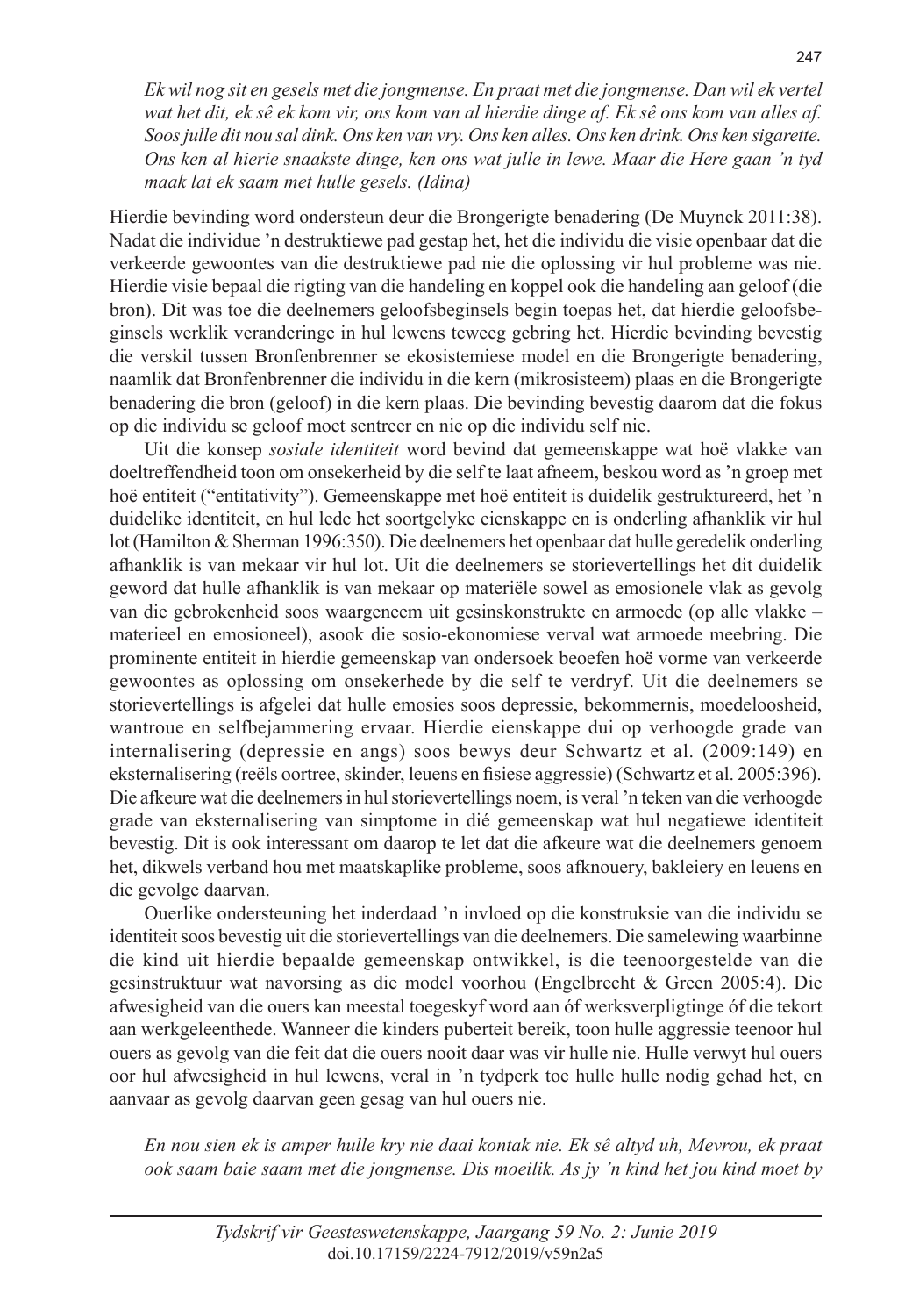*jou groot maak. Want later van tyd gaan daar probleme kom. Want dan het jy en jou kinders nie daai band, daai ma-band nie. Daai ma liefde nie. Want dan gaan jy en jou kinders mekaar nooit verstaan nie. Want dis daai kind wil net uitdruk, vernaam die oudste een. Hy wil net, hy wil net, want hy raak nou by die ouma groot. Dan sien sê jou kind mos, ma jy's nie sy ma nie. Jy't nooit tyd vir hom gehad nie en al daai klomp dinge. Enne dan voel dit daar's botsing tussen sy en haar oudste seun. (Idina)*

Diegene wat gelukkig genoeg is om by hul ouers groot te word, is dan meestal deel van 'n destruktiewe gesinstruktuur. Wanneer die ouers geld ontvang, hetsy in die vorm van 'n salaris of uitbetaling van staatstoelae eenmaal per maand, word drank en dwelms gekoop en word die finansies nie bestee om in die kinders se basiese behoeftes te voorsien of om hulle daarmee te versorg nie. Dit is die voorbeeld waarmee die kinders grootword en daarom volg die meeste van die kinders die voorbeeld sodra hulle oud genoeg is om 'n salaris of die een of ander staatstoelaag te ontvang.

*Soos my pa was baie bakleierig met my ma. Dan het hy vir haar geslaan? Hy't baie vir haar geslaan. En dan keer julle, of nie? Nee, ons sal nog nooit nie, hy slat ons.* (Letta)

Uit die deelnemers se storievertellings het dit geblyk dat gebeure en handelinge rondom die individu destruktief kan wees, maar oor tyd heen positief beskou en beleef kan word, omdat die individue as gevolg van die negatiewe handeling en gebeure insig kry en hul identiteit heroorweeg en dan positief verander. Die negatiewe gebeure en handeling kan daarom die positiewe identiteit en verdieping van die individu meebring.

*Ek het in daai skoen gestap. Ek sê nou een dag. Ek het net so, toe sê ek, weet julle ek het op my jongtyd, Mevrou, ek werk uh uh in die Kaap. En en ek het baie manvriende gehad. Daggarokers gehad en ek was deel van hulle. En dan uh baie kinders is blanke kinders, want hulle was baie lief vir my. Enne dit ons parcels dagga gekoop. Ek sê ek wil nog sit en gesels en wat het ek gekry daaruit? Ek het niks gekry daar uit nie. Want op die ou end toe kom dit terug na my toe. En toe vang dit my. Wat jy doen aan ander mense en aan ander mense se kinders, want ek het self daai kinders op, ek kon mos met hulle gepraat het, maar ek het saam met hulle die verkeerde ding gedoen. En toe kyk waar eindig dit? (Idina)*

Heelwat van die deelnemers het nie die positiewe elemente in hul lewens herken voordat hulle dit in hul storievertellings gekommunikeer het nie. Dit is veral die positiewe karaktereienskappe van die deelnemers wat deur hul storievertellings te voorskyn geroep is asook hul vermoëns en vaardighede.

*Oukei en hierdie? (Verwys na "Dream"-versierings). Die is... die sê vir my dat drome altyd waar kom. Nou dink jy mens kan 'n prinses word? (Knik) Ek dink ook so. Ek dink ook mens kan 'n prinses word. Mens hoef nie noodwendig 'n prinses te wees soos daar in Engeland met 'n kroon op jou kop nie, nê? Maar ek is 'n prinses van my ma. Daar's hy. Van my ma en die Here.* (Nicky)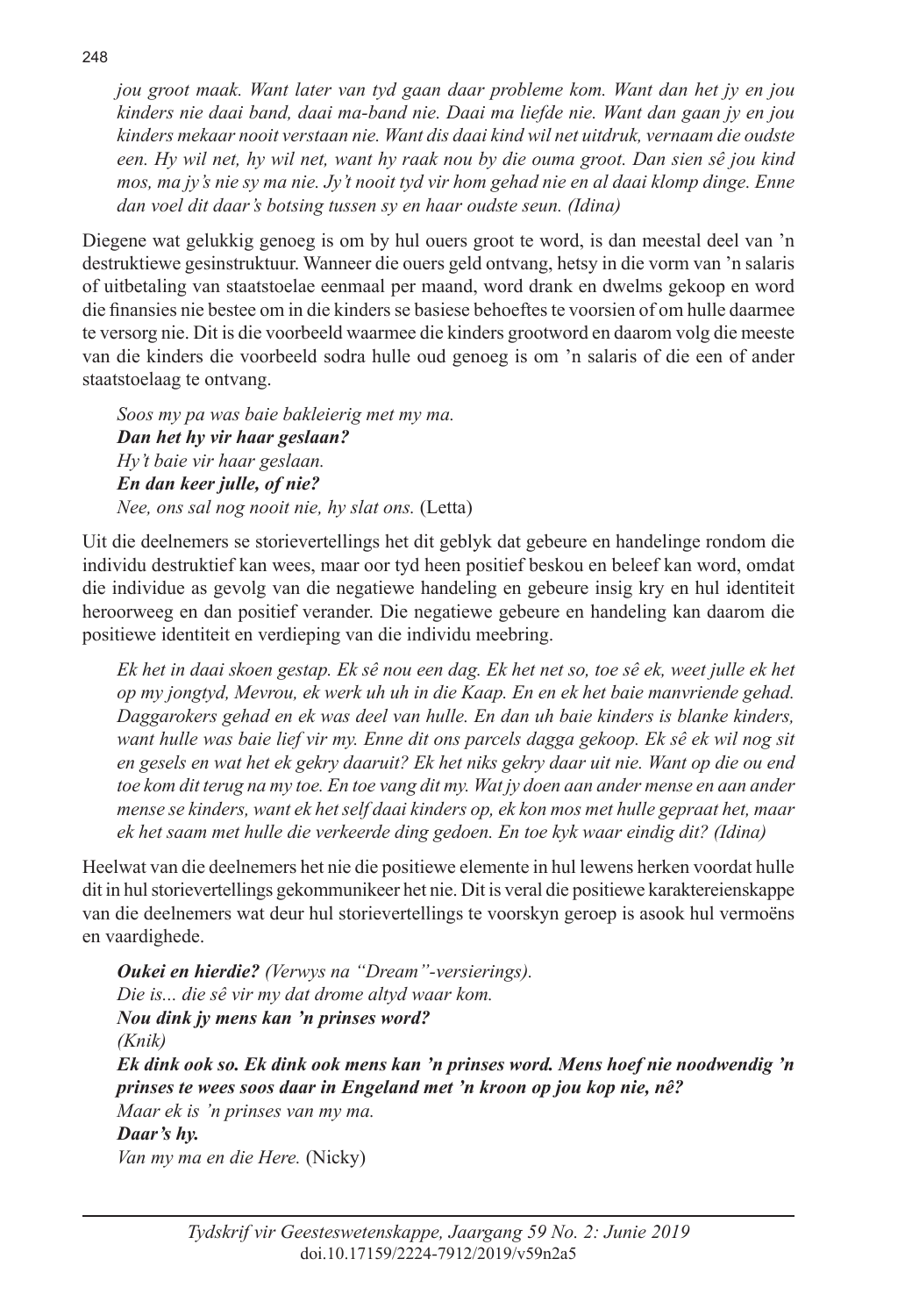Storievertellings het tydens hierdie studie die positiewe identiteit wat verbloem was, na die oppervlak gebring sodat die deelnemers opnuut hul menswaardigheid in oënskou kon neem.

#### *En hoe laat hierdie bladsy jou voel?*

*Hy laat ek baie goed voel, van hy laat ek dink aan my verlede waar ek uit kom en waar ek nou is. En dit laat my so baie goed voel daaroor.* (Richie)

# **5. SAMEVATTING EN AANBEVELINGS**

Met hierdie studie het die navorser gepoog om deur middel van stories hernieude betekenis van ervarings te laat herleef met die fokus op identiteit. Die stories uit die gemeenskap is op verskeie wyses gebruik om die deelnemers se stem te versterk. 'n Onderrigstrategie (vir geletterdes sowel as ongeletterdes) het uit die ondersoek voortgevloei waarvolgens 'n benadeelde en onderdrukte individu bemagtig kan word om selfvertroue en eiewaarde tot stand te bring deur hul identiteit te openbaar deur middel van storievertelling as strategie.

Deelnemers kon hul eie unieke stories skep met hulleself as die held of heldin. Die storieverteltegniek het die sin in hul bestaan na vore gebring, omdat hierdie tegniek hulle toegelaat het om met nuwe oë na hul eie stories te kyk. Omdat dit 'n lewe is wat hulle self beleef het, is die verhaal gesaghebbend. Die stories dui daarom op hoop, hoop dat dié lewe nog lewe in oorvloed kan voortbring.

Een van die kernstorielyne wat duidelik na vore gekom het uit die deelnemers se stories, was afwesige ouerskapstrukture. Die navorsing het daarom ook die nadelige impak van hierdie afwesige ouerskapstrukture op die gemeenskap se identiteit getoon. Dit is daarom duidelik dat intervensie noodsaaklik is om die gemeenskap se identiteit te versterk deur die tekorte van ouerskapstrukture aan te spreek.

# **BIBLIOGRAFIE**

- Bakker, K. & Műller, L. 2010. Intangible heritage and community identity in post-apartheid South Africa. *Museum International,* 62(1/2):48-54.
- Brewer, J. 2007. *Early childhood education*. Boston: Pearson.
- Bronfenbrenner, U. 1975. The origins of alienation. In Bronfenbrenner, U. & Bronfenbrenner, U. 1994. Ecological models of human development. In *International Encyclopedia of Education*, 3:1643- 1647.

De Muynck, A. 2011. *Wat is de brongerichte benadering? Bilage bij het eindrapport van het lectoraat onderwijs en identiteit*. Gouda: Driestar Hogenschool.

- De Vries, W. 2017. LitNet-artikel: gesprek oor taal en identiteit: Wellingtonse gemeenskapsleiers voer oop gesprek oor taal en identiteit. http://www.taalmuseum.co.za/gesprek-oor-taal-en-identiteit/ [Datum van gebruik: 6 Nov. 2017].
- Donald, D., Lazarus, S. & Lolwana, P. 2002. *Educational psychology in social context*. 2nd ed. Cape Town: Oxford University Press.
- Donald, D., Lazarus, S. & Lolwana, P. 2006. *Educational psychology in social context.* 3rd ed. Cape Town: Oxford University Press.
- Donald, D., Lazarus, S. & Lolwana, P. 2010. *Educational psychology in social context.* 4th ed. Cape Town: Oxford University Press.
- Dutton, J.E., Roberts, L.M. & Bednar, J. 2010. Pathways to positive identity construction at work: four types of positive identity and the building of social resources. *Academy of Management Review,*  35(2):265-293.
- Edwards, J. 2009. *Language and identity*. Cambridge: Cambridge University Press.
- Engelbrecht, P. & Green, L. 2005. *Promoting learner development*. Pretoria: Van Schaik.
- Erikson, E.H. 1968. *Identity: youth and crisis*. New York, NY: Norton & Company.
- Erikson, E.H. 1980. *Identity and the life cycle*. New York, NY: Norton & Company.